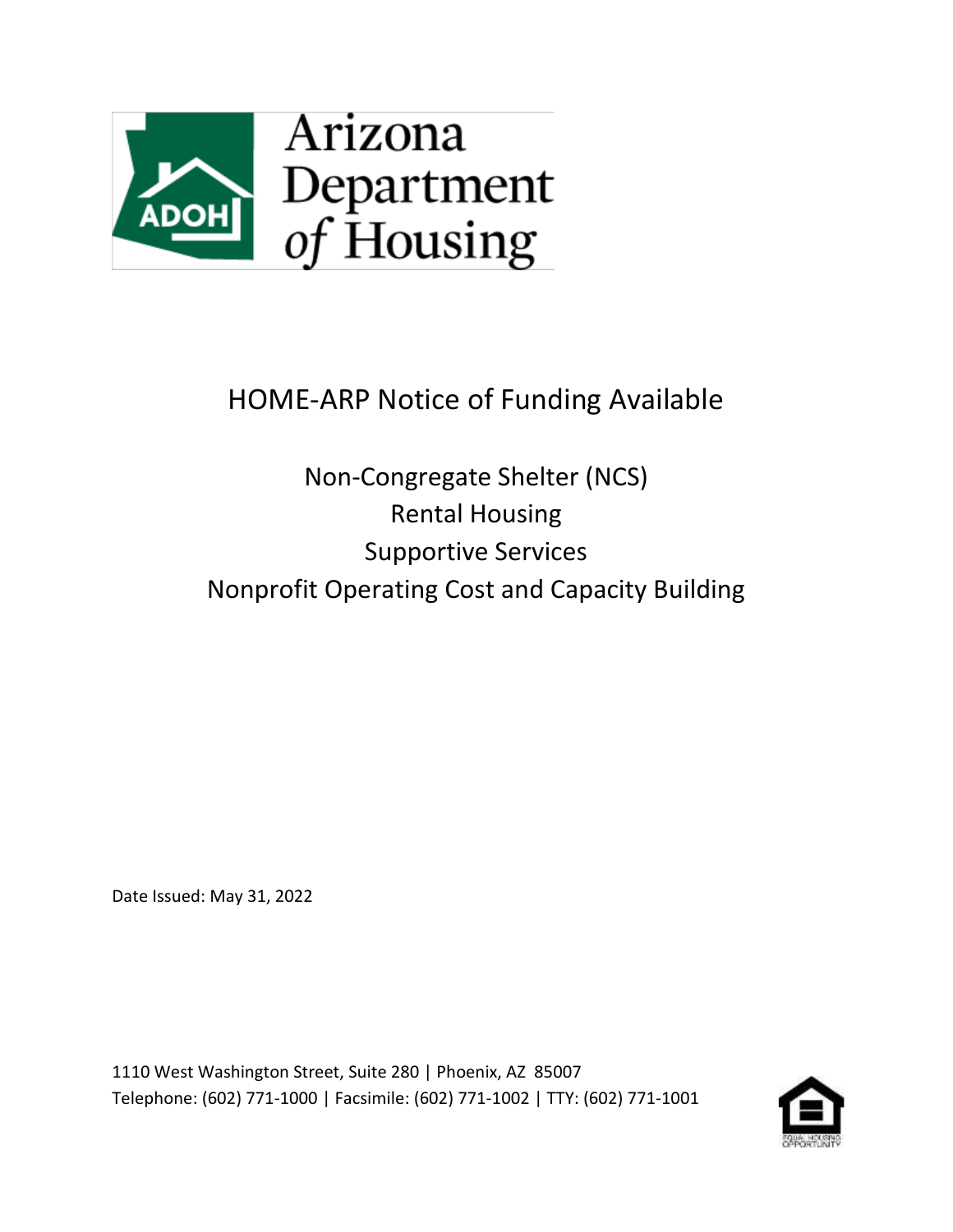

# **Contents**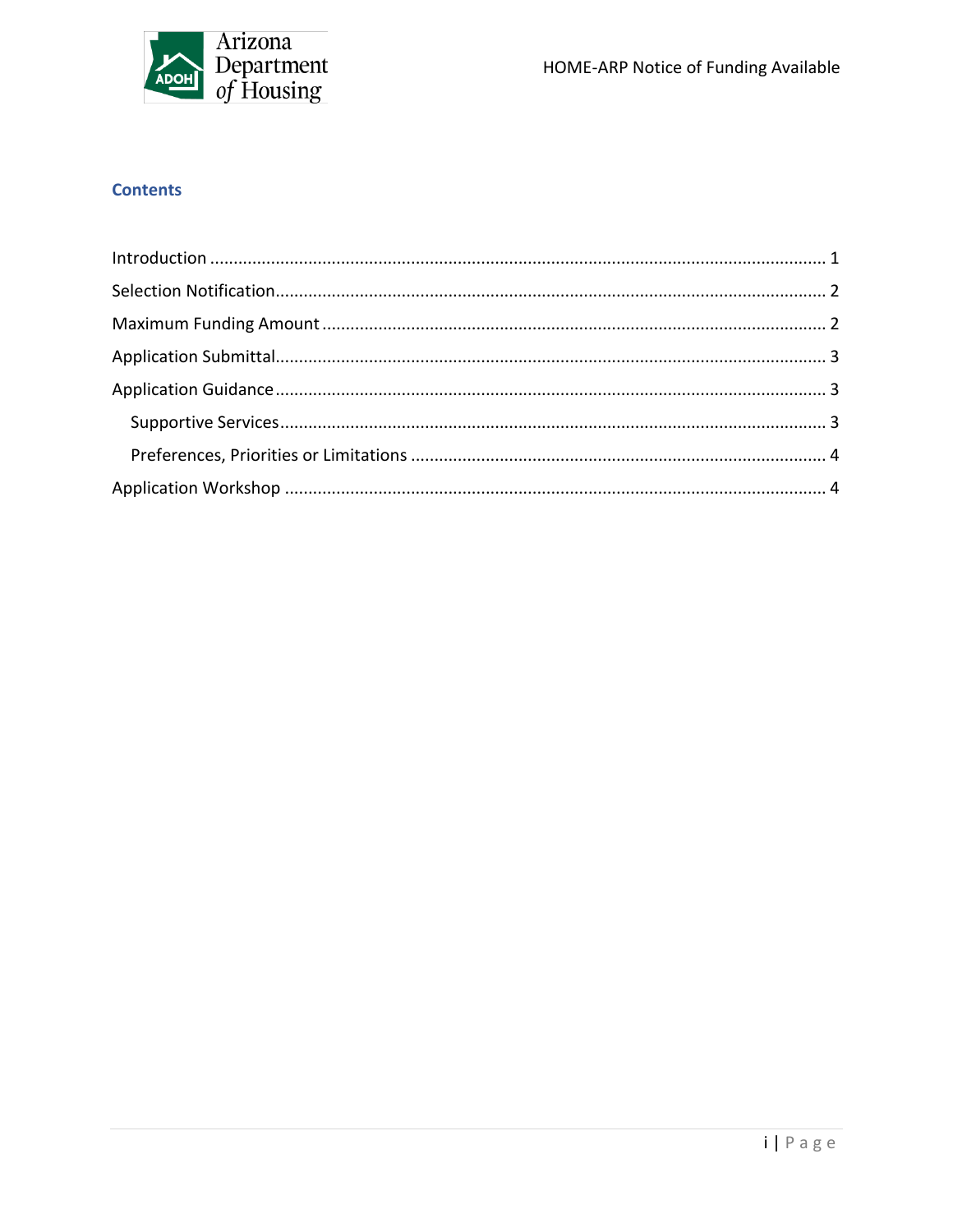

#### <span id="page-2-0"></span>**Introduction**

The Arizona Department of Housing (ADOH) is pleased to announce the availability of \$20,727,732 in HOME-ARP funding as follows:

- \$8,100,000 for the new construction, acquisition and/or rehabilitation of noncongregate shelter (HOME-ARP NCS);
- \$8,264,006 for the new construction, acquisition and/or rehabilitation of HOME-ARP rental housing;
- \$2,181,866 for supportive services; and
- \$2,181,860 for operating cost assistance and capacity building for nonprofit owners/developers of ADOH-funded HOME-ARP NCS or rental housing.

The HOME-ARP application and application instructions will be posted to the ADOH website by June 1, 2022.

The ADOH will award funds through the application process until all funds are committed. Applications will be accepted beginning July 1, 2022 for HOME-ARP NCS and Rental Housing projects and HOME-ARP supportive services programs located in the following Arizona counties. These counties and jurisdictions within these counties have not received a direct allocation of HOME-ARP funds from HUD. Projects may be located in incorporated or unincorporated areas in the following counties:

- Apache
- Cochise
- Coconino
- Gila
- Graham
- Greenlee
- La Paz
- Mohave
- Navajo
- Santa Cruz
- Yavapai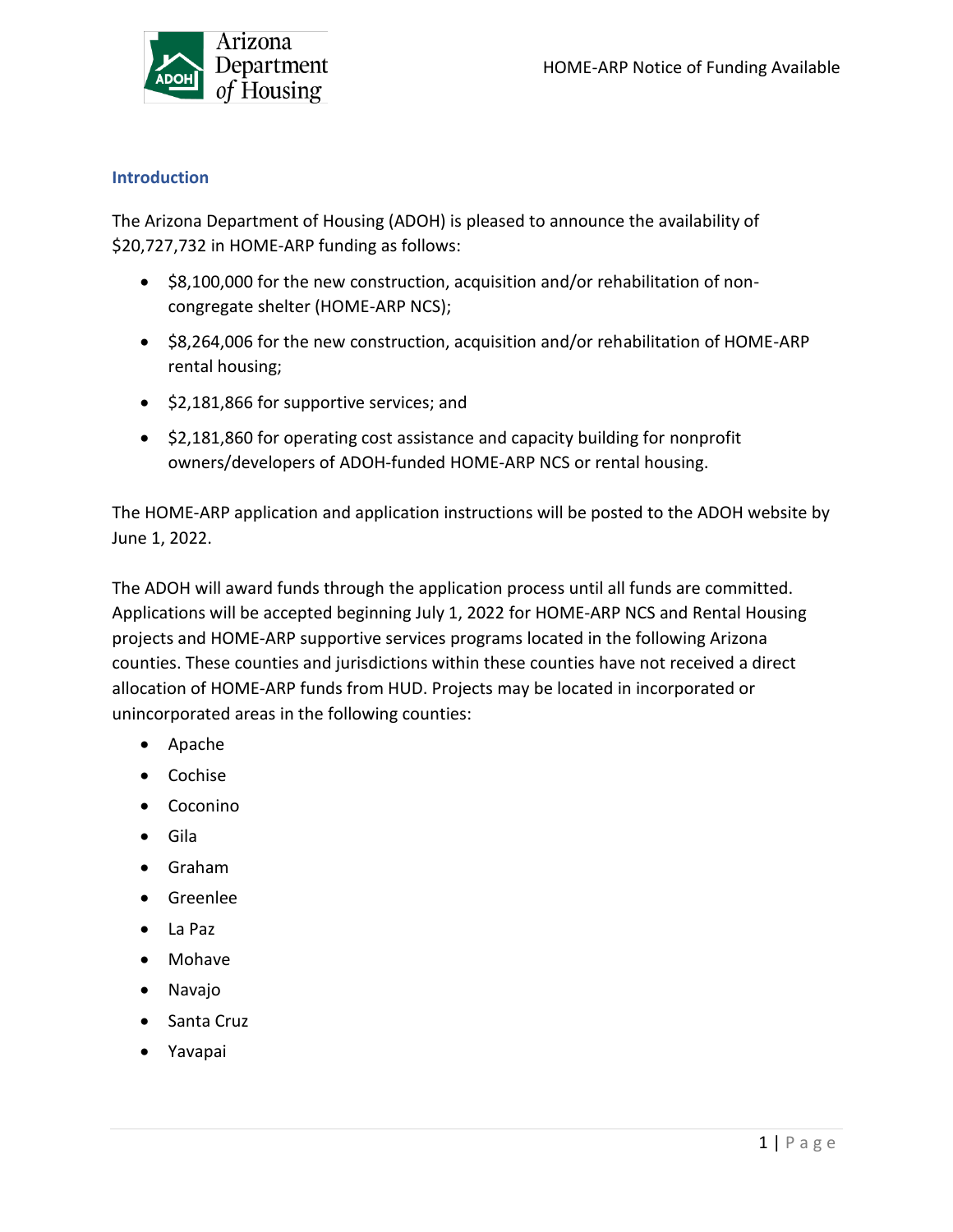

The ADOH will review applications based on the date and time received. The ADOH will first review applications for completeness and to ensure all threshold requirements defined in the application instructions are met.

Applications that are complete and meet all threshold requirements will be placed in a funding queue and receive a conditional commitment of HOME-ARP funds subject to successful completion of the underwriting process. The underwriting process may include submission of additional information or documentation within a specified time period. If an applicant does not submit additional information or documentation within the specified time period, or does not otherwise successfully complete the underwriting process, the conditional commitment will be released, and the next application will be reviewed.

If by February 1, 2023 there are insufficient applications in the queue to utilize available HOME-ARP funding for projects in the above counties, the ADOH may make HOME-ARP funds available statewide.

## <span id="page-3-0"></span>**Selection Notification**

All awards are made at the sole discretion of the ADOH. The ADOH anticipates notifying applicants with sixty (60) days of application as to whether they will receive a conditional commitment of funding subject to underwriting. Applicants approved for funding should be prepared to initiate projects within thirty (30) days of execution of the funding agreement. Nonprofit applicants also requesting HOME-ARP operating expense or capacity building assistance will be provided additional time, not to exceed twenty-four (24) months to initiate projects.

Upon request, unfunded applicants will have the opportunity to review their application with ADOH staff. The purpose of this review is to increase the potential for funding in any subsequent application and funding process, if applicable.

## <span id="page-3-1"></span>**Maximum Funding Amount**

There is no maximum funding amount. Funding may be moved by the ADOH between categories (NCS, rental housing, supportive services, and nonprofit assistance) as needed and up to the maximum permitted by HUD. However, should movement of funds among activity categories exceed 10% of any funding category amount, funding may be delayed up to 100 days to allow for the ADOH and HUD to process a substantial amendment to the HOME-ARP Allocation Plan.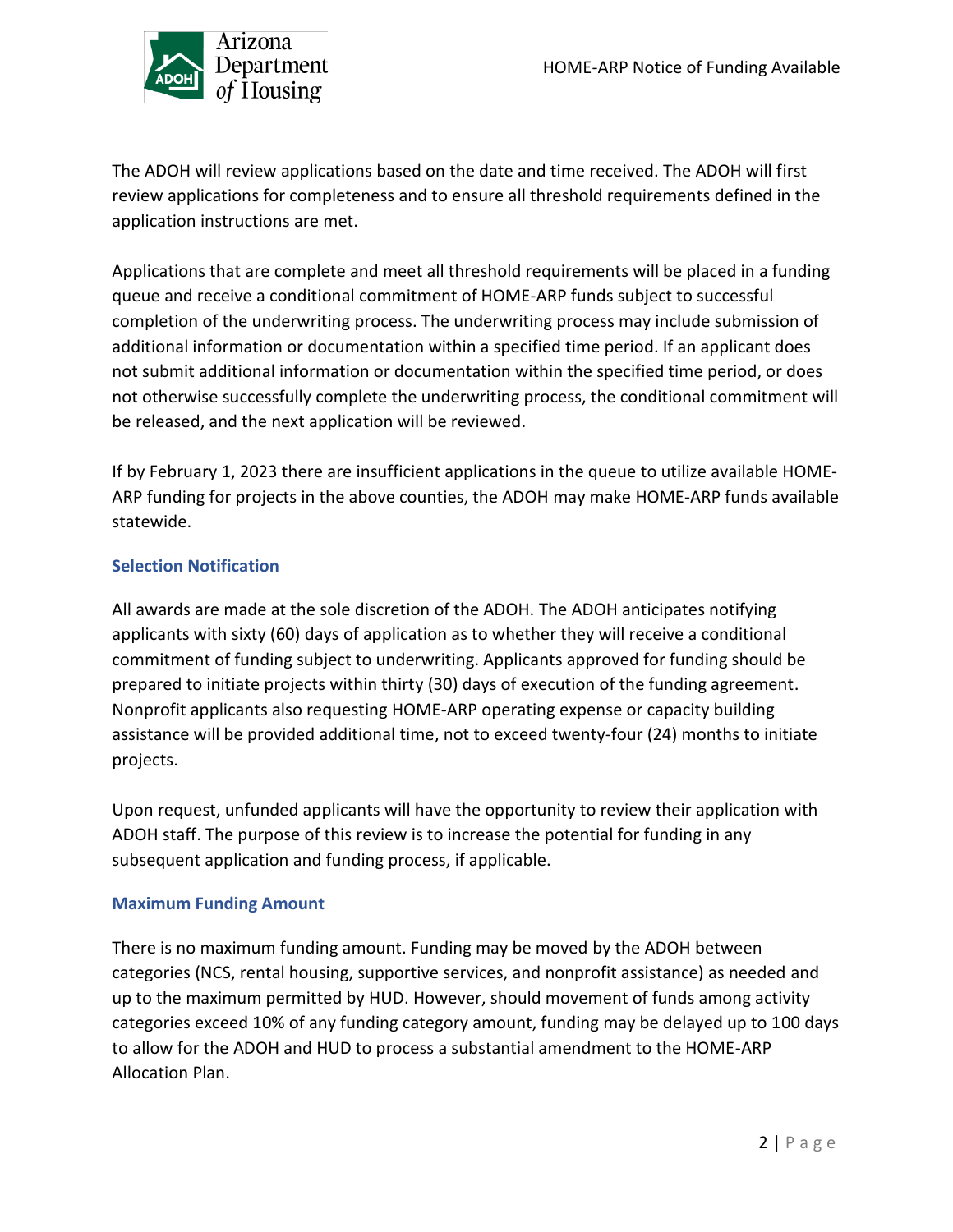

# <span id="page-4-0"></span>**Application Submittal**

Applications must be electronically submitted and received by the ADOH through the CDBG and HOME portal located on the ADOH website at [https://housing.az.gov/portals/document](https://housing.az.gov/portals/document-upload-portals)[upload-portals.](https://housing.az.gov/portals/document-upload-portals)

Questions regarding application submission may be sent via email to: [Sheree.bouchee@azhousing.gov.](mailto:Sheree.bouchee@azhousing.gov)

## <span id="page-4-1"></span>**Application Guidance**

HOME-ARP is a new one-time-funding program authorized by the American Recovery Plan Act of 2021. HOME-ARP program requirements do not mirror the requirements of the Home Investment Partnership Program (HOME program) and potential applicants should not rely on knowledge of the HOME program when contemplating or applying for HOME-ARP funding.

Prior to beginning the application process, potential applicants are strongly encouraged to review the following documents. Together these documents provide the most current available information necessary to successfully implement a HOME-ARP project or supportive services program.

- 1. The ADOH HOME-ARP Program Summary;
- 2. The ADOH HOME-ARP Underwriting Guidelines;
- 3. The application itself;
- 4. The HOME-ARP Funding Process and Application Instructions document; and
- 5. Relevant ADOH and HUD cross-cutting regulation handbooks and forms.

Additional program guidance is also available from HUD at [https://www.hudexchange.info/programs/home-arp/.](https://www.hudexchange.info/programs/home-arp/)

## <span id="page-4-2"></span>Supportive Services

The ADOH will accept applications for supportive services only from applicants also proposing a HOME-ARP NCS or rental housing project. Applicants for project funding are not required to apply for or provide HOME-ARP supportive services. Applicants that do propose supportive services must make those services available to any individual or family that is a HOME-ARP qualifying population. Individuals or families must be placed on a waiting list and selected for